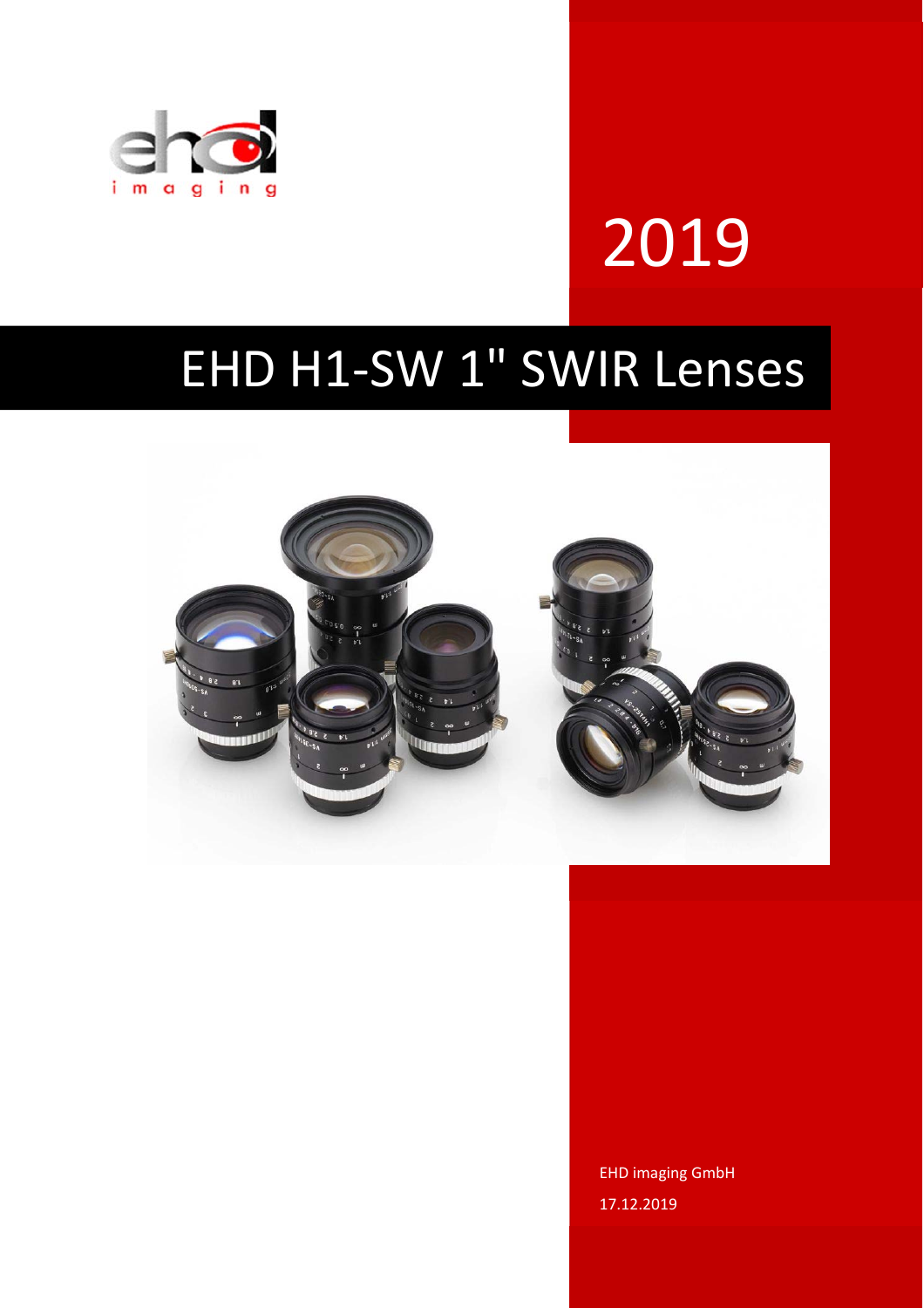

### EHD‐H1‐SW Series

High transmittance from 700 – 2000nm

#### **Features**

- **Designed for NIR/SWIR**
- **1" Sensor format support**
- **High transmittance from 700nm to 2000nm**
- **Megapixel Resolution**

| Model              | Focal length | F No.      | MOD (mm) | Max sensor |
|--------------------|--------------|------------|----------|------------|
| EHD0618H1SW        | ь            | $1.8 - 16$ | 100      | 4 II       |
| EHD0814H1SW        | 8            | $1.4 - 16$ | 100      | 4 H        |
| EHD1214H1SW        | 12           | $1.4 - 16$ | 300      | 4 H        |
| EHD1614H1SW        | 16           | $1.4 - 16$ | 300      |            |
| EHD2514H1SW        | 25           | $1.4 - 16$ | 300      | 4 II       |
| <b>EHD3514H1SW</b> | 35           | $1.4 - 16$ | 300      | - 11       |
| EHD5018H1SW        | 50           | $1.8 - 16$ | 500      | 411        |

#### **Transmission**

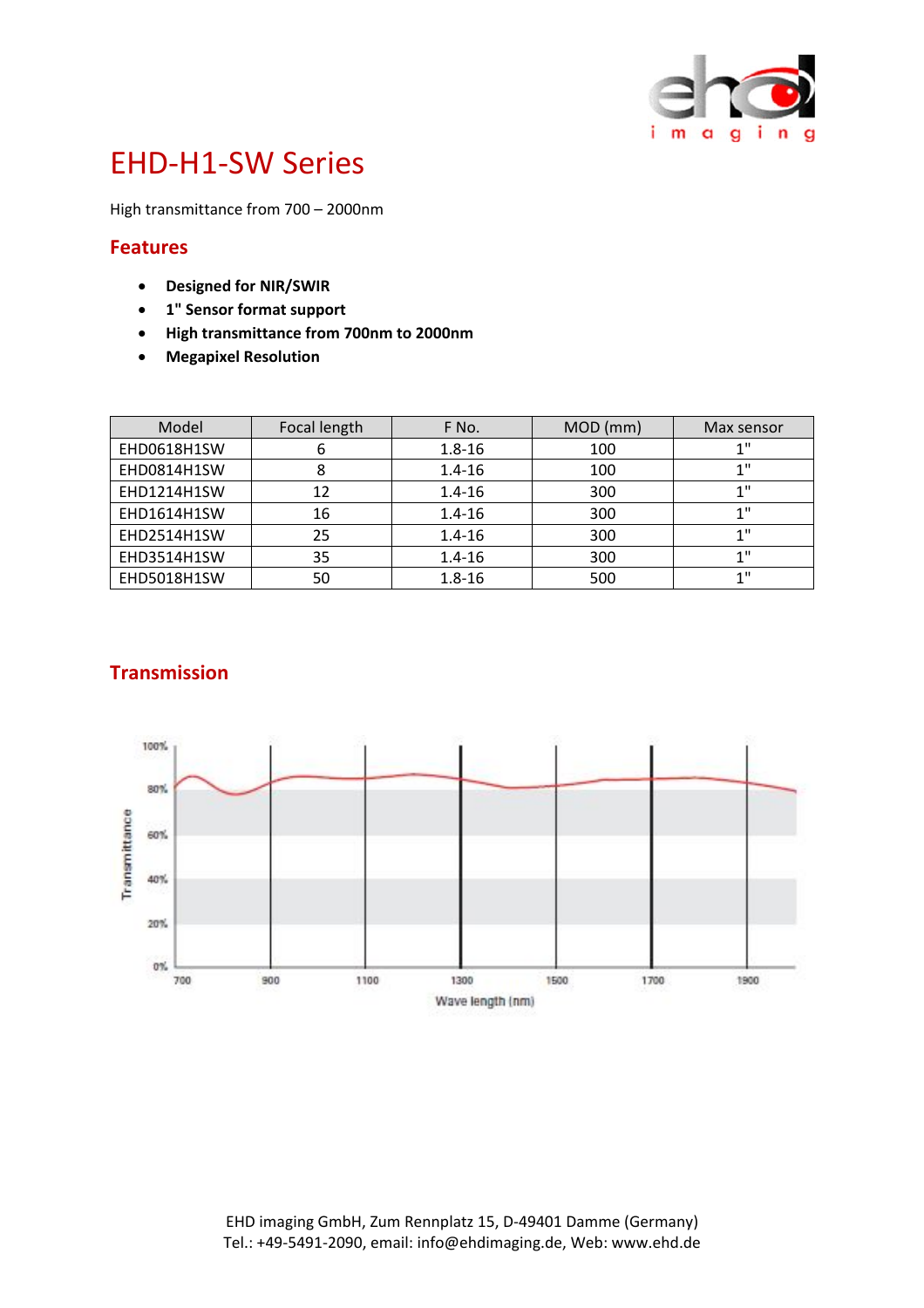

#### **Technical Data**

| Modell                 | EHD0618H1SW                        |
|------------------------|------------------------------------|
| Focal Length (f)       | 6 <sub>mm</sub>                    |
| Maximum Aperture Ratio | 1:1.8                              |
| Aperture               | $F1.8 - 16$                        |
| Angle of View (1")     | 87.3° x 87.3° (Diagonal: 107.0°)   |
| M.O.D.                 | 100 <sub>mm</sub>                  |
| TV Distortion (1")     | $-0.61%$                           |
| Operation              | Manual (lock screw M2)             |
| Wavelength             | Short Wave IR                      |
| Mount                  | C-Mount                            |
| Flange Back            | 17.526mm                           |
| Sensor Size (max.)     | 1"                                 |
| <b>Filter Thread</b>   | no                                 |
| Weight (approx.)       | 205g                               |
| Dimension              | $\emptyset$ 64.5 (max.) x l=57.2mm |

| Modell                 | <b>EHD0814H1SW</b>              |
|------------------------|---------------------------------|
| Focal Length (f)       | 8 <sub>mm</sub>                 |
| Maximum Aperture Ratio | 1:1.4                           |
| Aperture               | $F1.4 - 16$                     |
| Angle of View (1")     | 71.8° x 71.8° (Diagonal: 91.8°) |
| M.O.D.                 | 100 <sub>mm</sub>               |
| TV Distortion (1")     | $-0.54%$                        |
| Operation              | Manual (lock screw M2)          |
| Wavelength             | Short Wave IR                   |
| Mount                  | C-Mount                         |
| Flange Back            | 17.526mm                        |
| Sensor Size (max.)     | 1"                              |
| <b>Filter Thread</b>   | M55 x 0.5                       |
| Weight (approx.)       | 175 <sub>g</sub>                |
| Dimension              | Ø57.0 (max.) x l=59.0mm         |

| Modell                 | <b>EHD1214H1SW</b>                 |
|------------------------|------------------------------------|
| Focal Length (f)       | 12mm                               |
| Maximum Aperture Ratio | 1:1.4                              |
| Aperture               | $F1.4 - 16$                        |
| Angle of View (1")     | 50.8° x 50.8° (Diagonal: 68.2°)    |
| M.O.D.                 | 300mm                              |
| TV Distortion (1")     | $-0.32%$                           |
| Operation              | Manual (lock screw M2)             |
| Wavelength             | Short Wave IR                      |
| Mount                  | C-Mount                            |
| Flange Back            | 17.526mm                           |
| Sensor Size (max.)     | 1"                                 |
| <b>Filter Thread</b>   | M35.5 x 0.5                        |
| Weight (approx.)       | 130 <sub>g</sub>                   |
| Dimension              | $\emptyset$ 38.0 (max.) x l=48.0mm |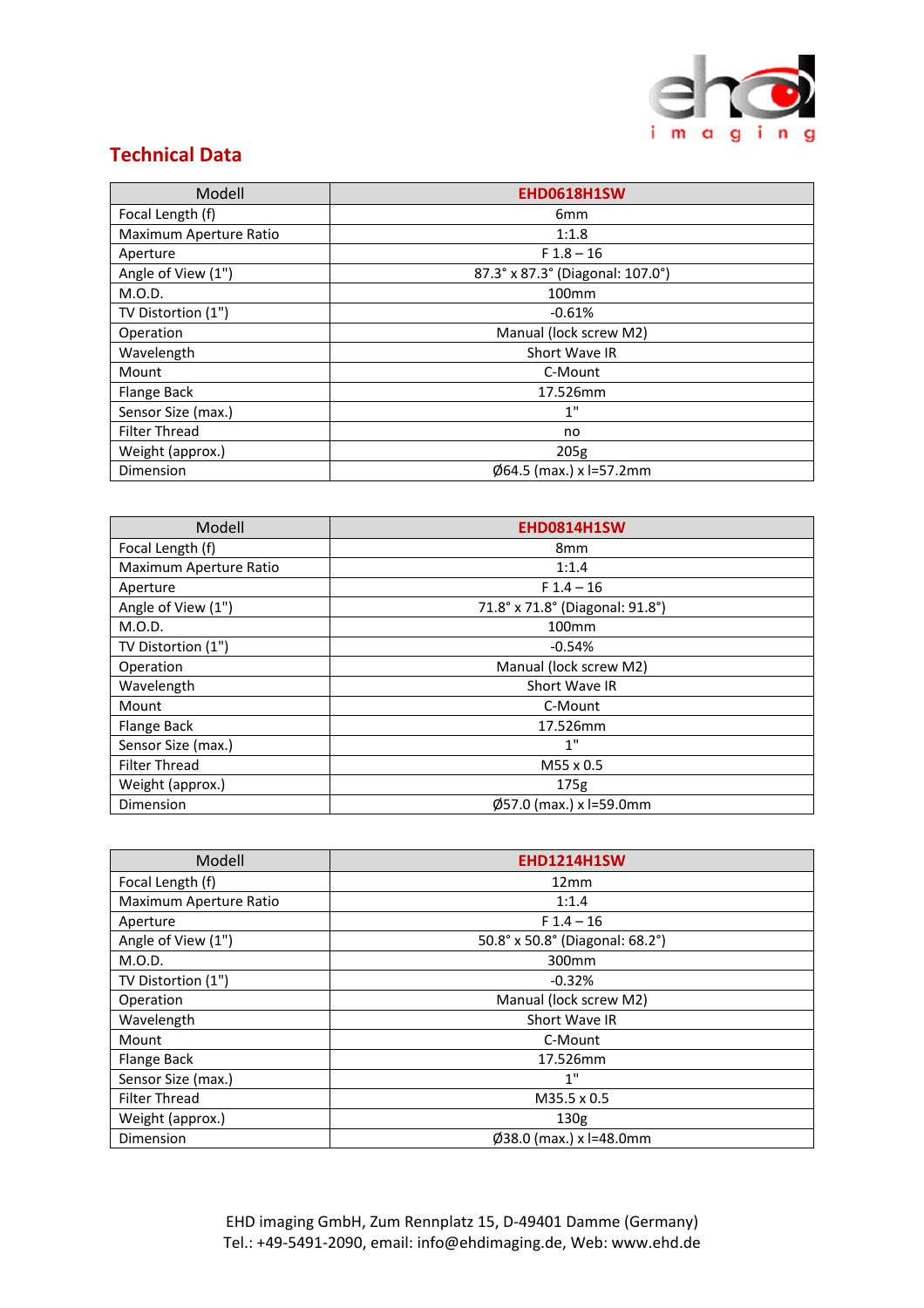

| Modell                 | <b>EHD1614H1SW</b>                 |
|------------------------|------------------------------------|
| Focal Length (f)       | 16 <sub>mm</sub>                   |
| Maximum Aperture Ratio | 1:1.4                              |
| Aperture               | $F1.4 - 16$                        |
| Angle of View (1")     | 38.6° x 38.6° (Diagonal: 53.5°)    |
| M.O.D.                 | 300mm                              |
| TV Distortion (1")     | $-0.65%$                           |
| Operation              | Manual (lock screw M2)             |
| Wavelength             | Short Wave IR                      |
| Mount                  | C-Mount                            |
| Flange Back            | 17.526mm                           |
| Sensor Size (max.)     | 1"                                 |
| <b>Filter Thread</b>   | M30.5 x 0.5                        |
| Weight (approx.)       | 120 <sub>g</sub>                   |
| Dimension              | $\emptyset$ 38.0 (max.) x l=45.0mm |

| Modell                 | <b>EHD2514H1SW</b>                 |
|------------------------|------------------------------------|
| Focal Length (f)       | 25mm                               |
| Maximum Aperture Ratio | 1:1.4                              |
| Aperture               | $F1.4 - 16$                        |
| Angle of View (1")     | 25.1° x 25.1° (Diagonal: 35.4°)    |
| M.O.D.                 | 300mm                              |
| TV Distortion (1")     | $-0.46%$                           |
| Operation              | Manual (lock screw M2)             |
| Wavelength             | Short Wave IR                      |
| Mount                  | C-Mount                            |
| Flange Back            | 17.526mm                           |
| Sensor Size (max.)     | 1"                                 |
| <b>Filter Thread</b>   | M30.5 x 0.5                        |
| Weight (approx.)       | 84g                                |
| Dimension              | $\emptyset$ 38.0 (max.) x l=33.5mm |

| Modell                 | <b>EHD3514H1SW</b>              |
|------------------------|---------------------------------|
| Focal Length (f)       | 35 <sub>mm</sub>                |
| Maximum Aperture Ratio | 1:1.4                           |
| Aperture               | $F1.4 - 16$                     |
| Angle of View (1")     | 18.3° x 18.3° (Diagonal: 25.8°) |
| M.O.D.                 | 300mm                           |
| TV Distortion (1")     | $-0.31%$                        |
| Operation              | Manual (lock screw M2)          |
| Wavelength             | Short Wave IR                   |
| Mount                  | C-Mount                         |
| Flange Back            | 17.526mm                        |
| Sensor Size (max.)     | 1"                              |
| <b>Filter Thread</b>   | M30.5 x 0.5                     |
| Weight (approx.)       | 92g                             |
| Dimension              | Ø38.0 (max.) x l=35.0mm         |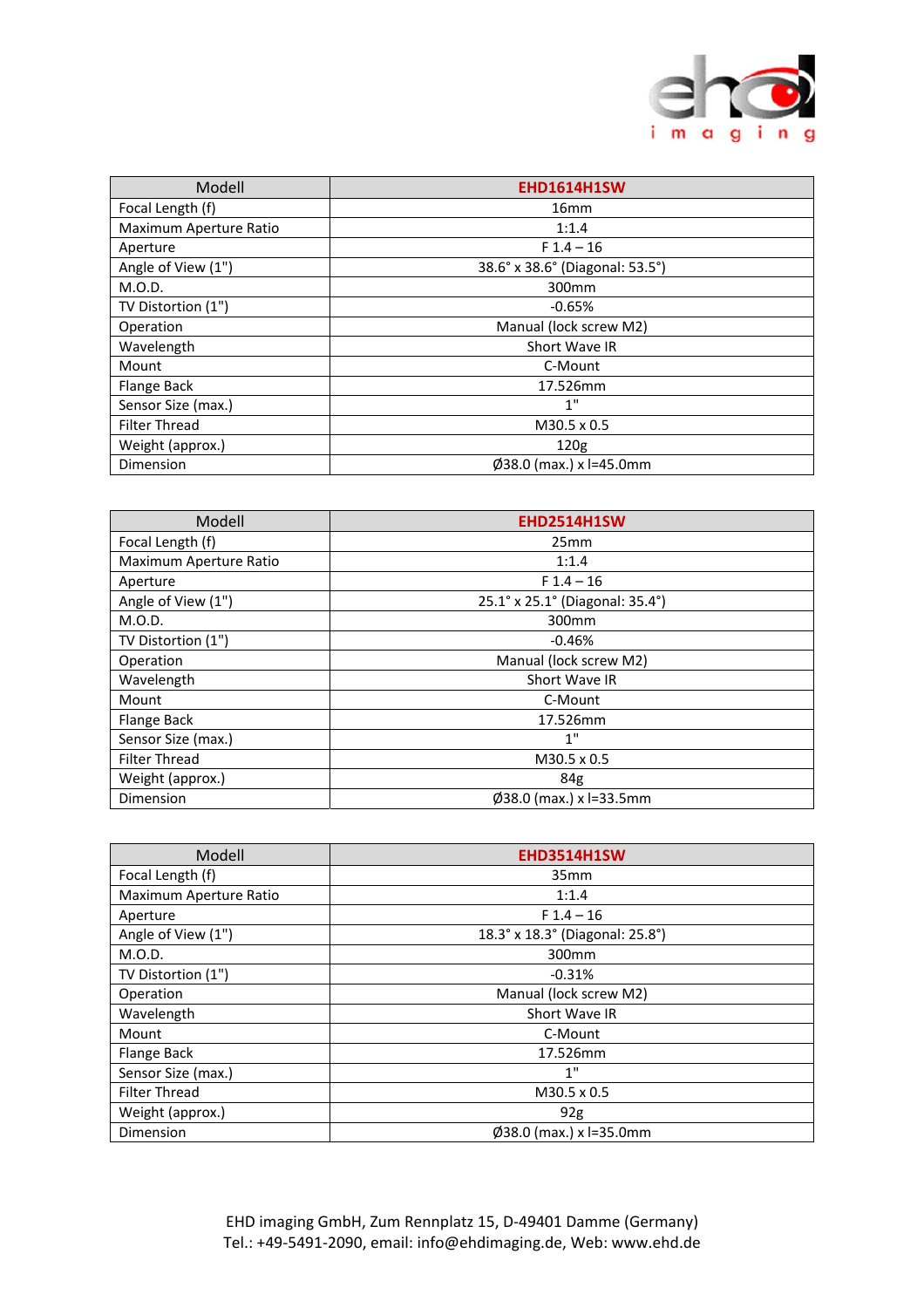

| Modell                 | <b>EHD5018H1SW</b>                 |
|------------------------|------------------------------------|
| Focal Length (f)       | 50 <sub>mm</sub>                   |
| Maximum Aperture Ratio | 1:1.8                              |
| Aperture               | $F1.8 - 16$                        |
| Angle of View (1")     | 12.8° x 12.8° (Diagonal: 18.1°)    |
| M.O.D.                 | 500 <sub>mm</sub>                  |
| TV Distortion (1")     | $-0.01%$                           |
| Operation              | Manual (lock screw M2)             |
| Wavelength             | Short Wave IR                      |
| Mount                  | C-Mount                            |
| Flange Back            | 17.526mm                           |
| Sensor Size (max.)     | 1"                                 |
| <b>Filter Thread</b>   | M40.5 x 0.5                        |
| Weight (approx.)       | 128 <sub>g</sub>                   |
| Dimension              | $\emptyset$ 44.0 (max.) x l=44.5mm |

#### **Dimensions**



#### EHD0814H1SW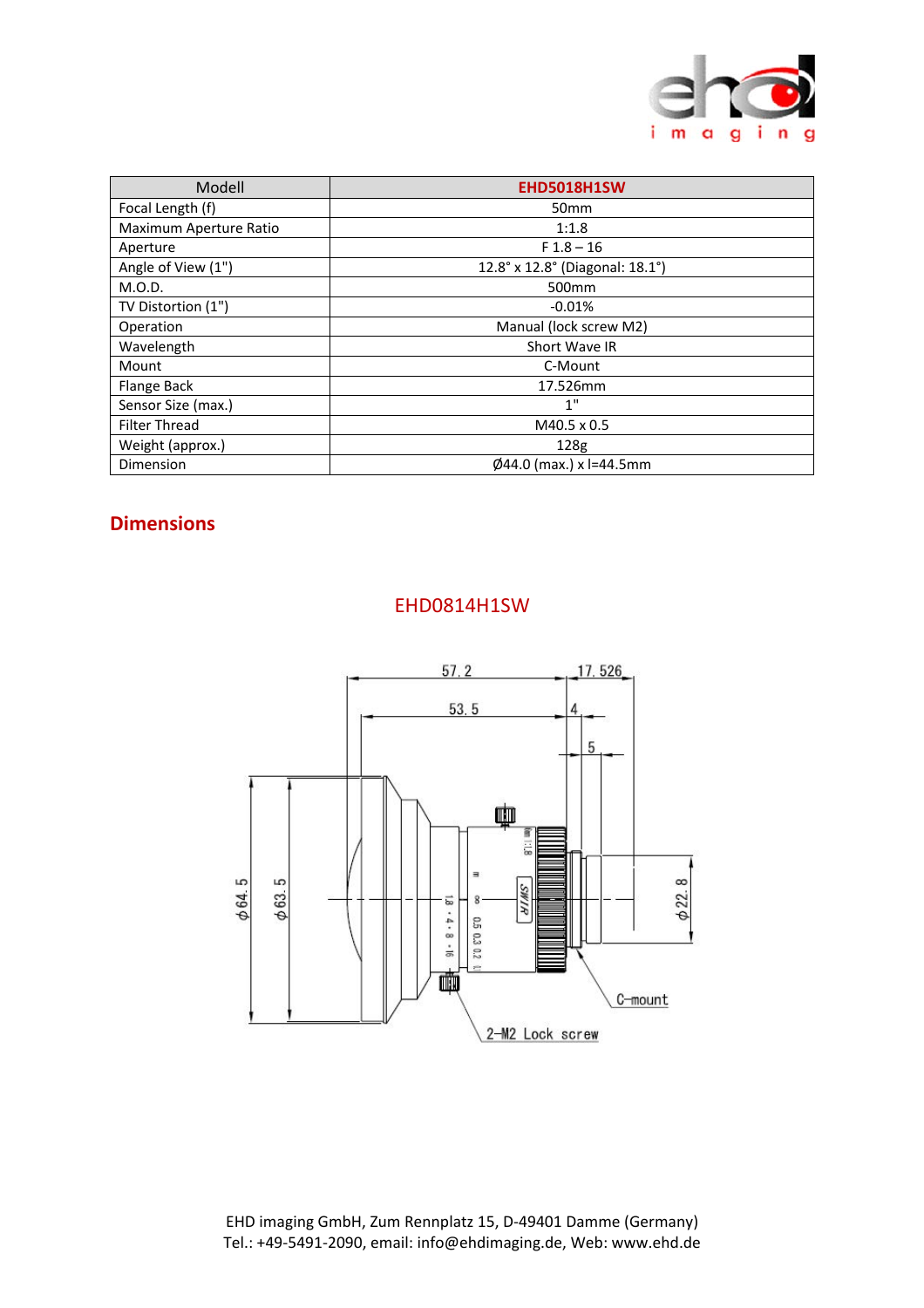

#### EHD0814H1SW



#### EHD1214H1SW

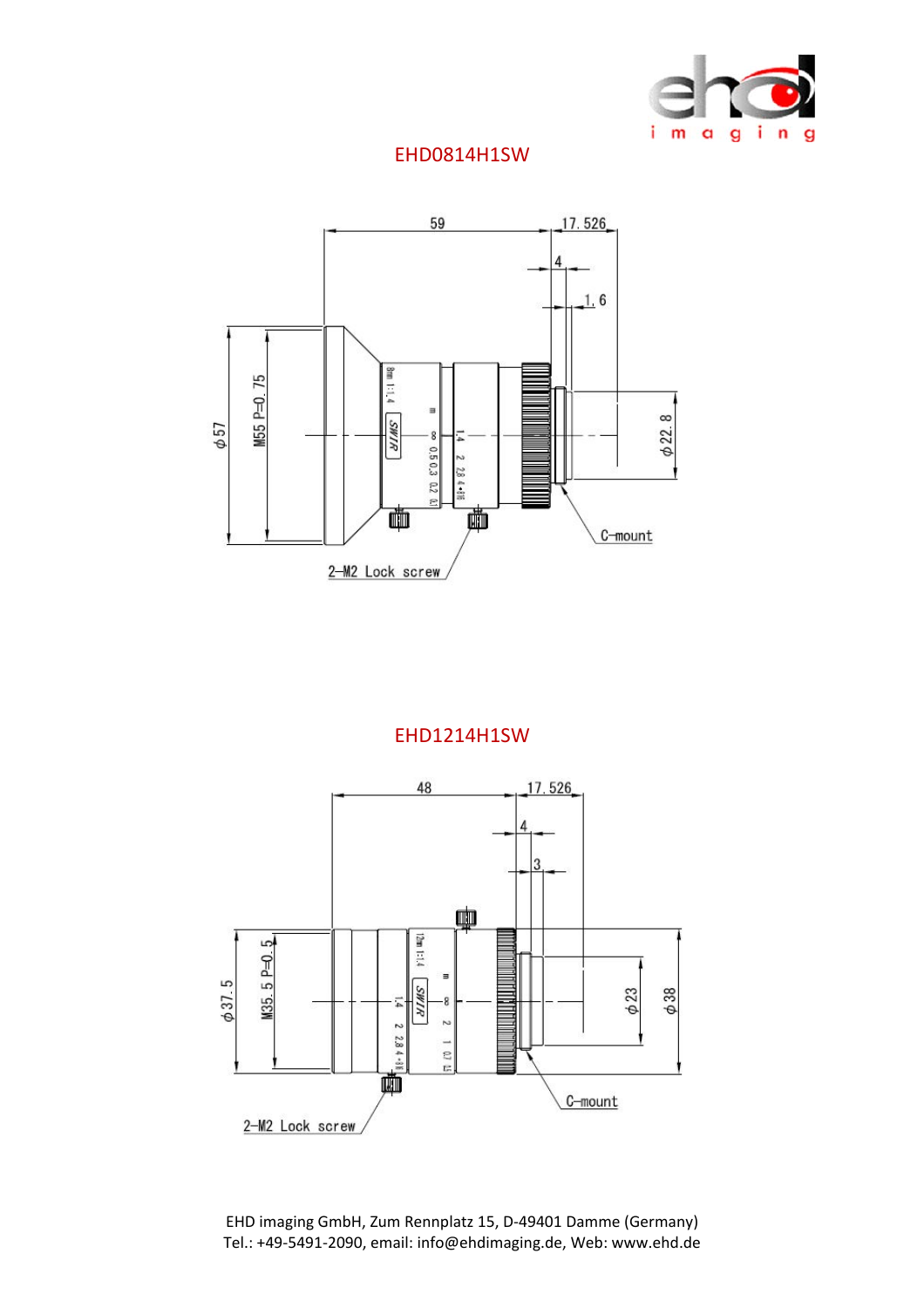

#### EHD1614H1SW



#### EHD2515H1SW